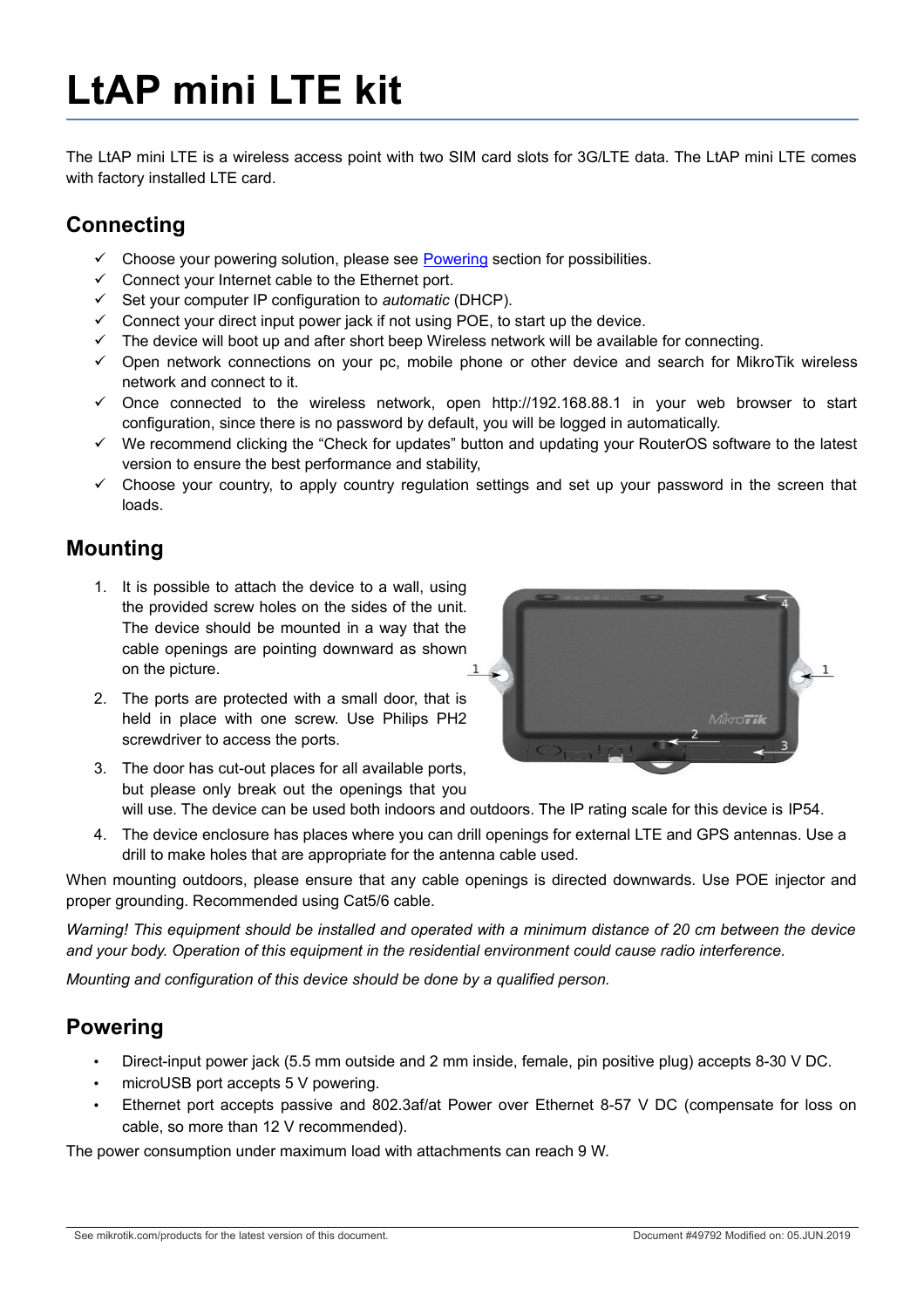Connecting to a POE Adapter:

- 1. Connect the Ethernet cable from the device to the POE port of the POE adapter.
- 2. Connect an Ethernet cable from your LAN to the LAN port of the POE adapter, please mind arrows for data and power flow.
- 3. Connect the power cord to the adapter, and then plug the power cord into a power outlet.

## **Extension slots and ports**



- Built-in 2 GHz wireless access point module, AP/station/bridge/p2p modes are supported. Onboard PIF antennas built in. Antenna gain1.5 dBi.
- miniPCIe slot and two SIM slots (can't be used without a modem installed, can't be used both at the same time) to be used with a 3G/4G/LTE modem. Onboard antennas available, but openings for external antennas are provided on the case.
- Built-in GPS module with a built in antenna. One uFL connector provided for an optional external antenna. To enable, set the port to serial0 (this disables the DB9 port on the unit).
- One 10/100 Ethernet port, supporting automatic cross/straight cable correction (Auto MDI/X). Either straight or crossover cable can be used for connecting to other network devices. The Ethernet port accepts 12-57 V DC powering from a passive PoE injector.
- One DB9 RS232 serial port for serial console access. Configured as 115200 bit/s, 8 data bits, 1 stop bit, no parity. Can't be used if built-in GPS is enabled on serial0.
- One microUSB 2.0 port for powering only.

## **Configuration**

RouterOS includes many configuration options in addition to what is described in this document. We suggest to start here to get yourself accustomed to the possibilities: [http://mt.lv/help.](http://mt.lv/help) In case IP connection is not available, the Winbox tool [\(http://mt.lv/winbox\)](http://mt.lv/winbox) can be used to connect to the MAC address of the device from the LAN side (all access is blocked from the internet port by default).

For recovery purposes, it is possible boot the device from network, see section [Buttons and jumpers.](#page-2-0)

## **miniPCIe slot**

The device is equipped with a miniPCIe slot to be used with a 3G/4G/LTE modem. Two SIM slots are provided for use together with a miniPCIe modem. SIM slot is not usable separately.

In this case, an internal antenna is connected to the LTE installed card (located inside the enclosure).

Optional, replacing a miniPCIe module should be done by a qualified person, please follow safety precautions when handling electrical equipment:

- 1. use a wrist grounding strap when unpacking and working with electrical components to avoid electrical discharge (ESD) damage.
- 2. open front cover by unscrewing one screw with Philips PH2 screwdriver,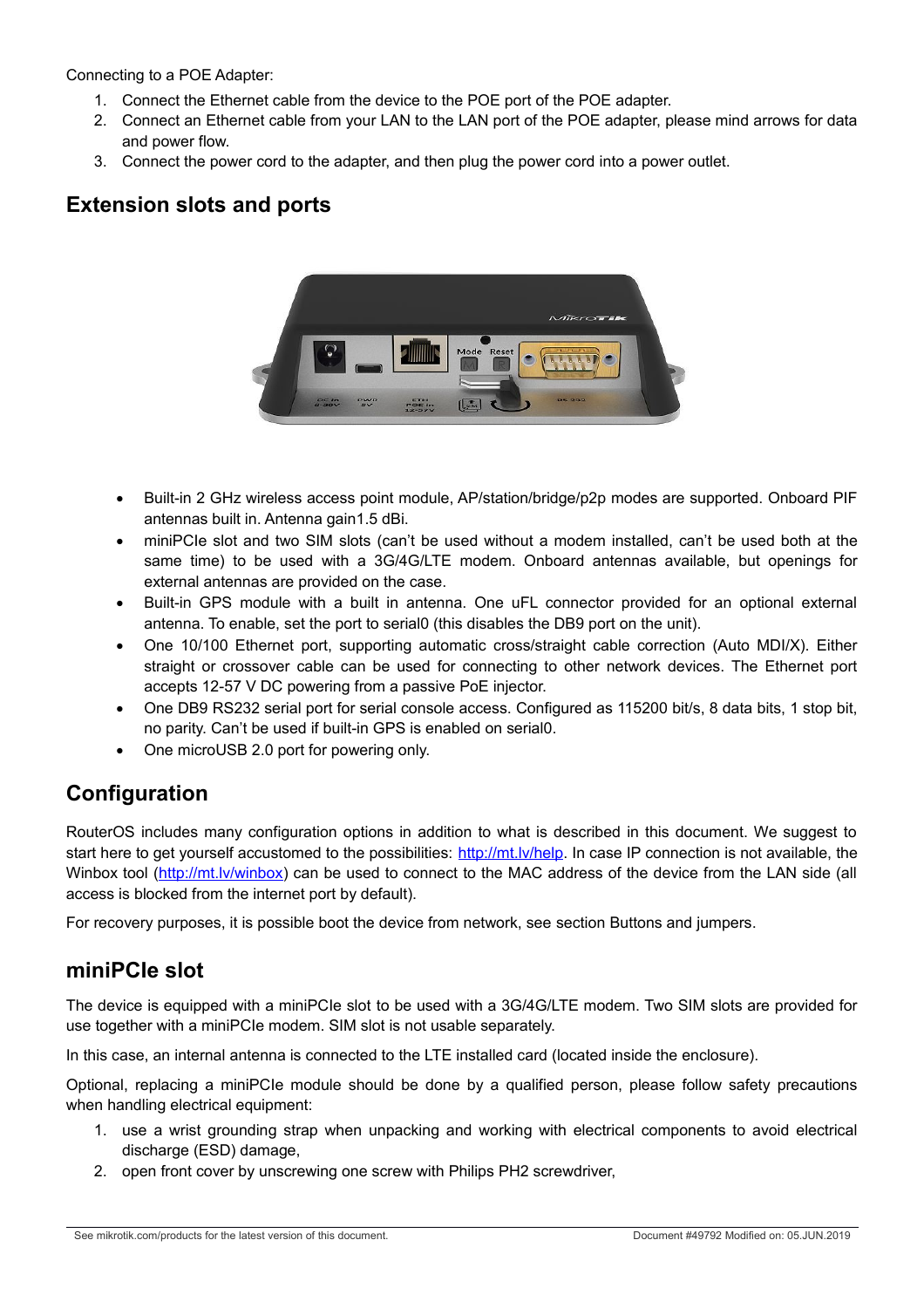- 3. remove four screws on the bottom of the case and lift off the top part of the case. You will see the antenna attached to it,
- 4. locate the miniPCIe slot on the PCB and remove two factory attached screws,
- 5. attach provided a thick thermal pad to the card, and install the card into miniPCIe slot so that thermal pad is between PCB and card,
- 6. secure card in place using previously removed two screws,
- 7. attach the grey uFL connector to the MAIN antenna connector of the modem, attach the black cable to the secondary (or AUX) connector,
- 8. it is possible to use external antennas, to attach antenna connector use 6.5 mm drill bit to drill holes on the side of the unit,
- 9. please see picture bellow on how to place rubber seals for best water protection,



10. attach antenna connectors to the installed card and GPS, as additional rubber silicone can be used to secure connectors in place on card and PCB board,



- 11. attach a thinner thermal pad to the top of the card,
- 12. reassembly in back order.

After you have reinserted the device into the case and secured it with the screws that were removed earlier, slide in the SIM cards from your mobile operator into the SIM slots, with the chips facing as shown on the port label. The slot accepts miniSIM (2FF). Close the black latch for SIM cards, to secure them in the slots.

## <span id="page-2-0"></span>**Buttons and jumpers**

#### **Reset button**

- Hold this button during boot time until LED light starts flashing, release the button to reset RouterOS configuration (total 5 seconds).
- Keep holding for 5 more seconds, LED turns solid, release now to turn on CAP mode. The device will now look for a CAPsMAN server (total 10 seconds).
- Or keep holding the button for 5 more seconds until until LED turns off, then release it to make the RouterBOARD look for Netinstall servers (total 15 seconds).

Regardless of the above option used, the system will load the backup RouterBOOT loader if the button is pressed before power is applied to the device. Useful for RouterBOOT debugging and recovery.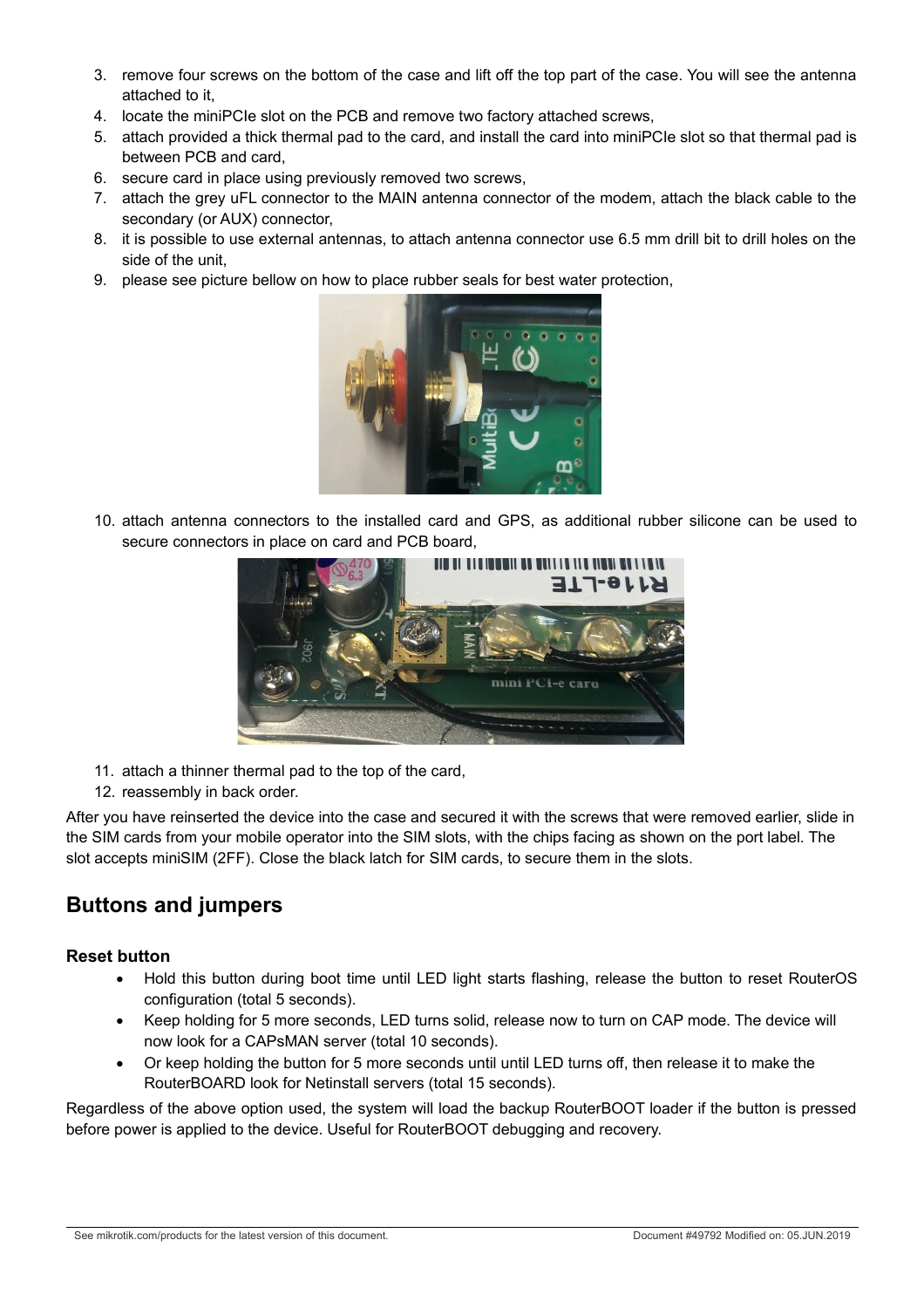#### **Mode button**

The action of the mode buttons can be configured from RouterOS software to execute any user supplied RouterOS script. You can also disable this button. The mode button can be configured in RouterOS menu /system routerboard mode-button

#### **Accessories**

Package includes following accessories that comes with the device:

- DC  $=$  Switching Power Supply 24 V, 1.2 A, 28.8 W, 86.8 %, VI, cable: 220 cm RA DC.
- Cable DC  $=$  plug RA 5.5x2.1x10.5 to Striped 2\*24 AWG Tin 8 mm, legth 0.35 m.
- POE Injector with shielded Ethernet cable/connector (RBPOE).
- Mounting kit K-55 vms.

# **Specifications**

For more information about this product, specification and pictures please visit our web page: https://mikrotik.com/product/ltap\_mini\_lte\_kit

## **Operating system support**

The device supports RouterOS software version 6. The specific factory installed version number is indicated in the RouterOS menu /system resource. Other operating systems have not been tested.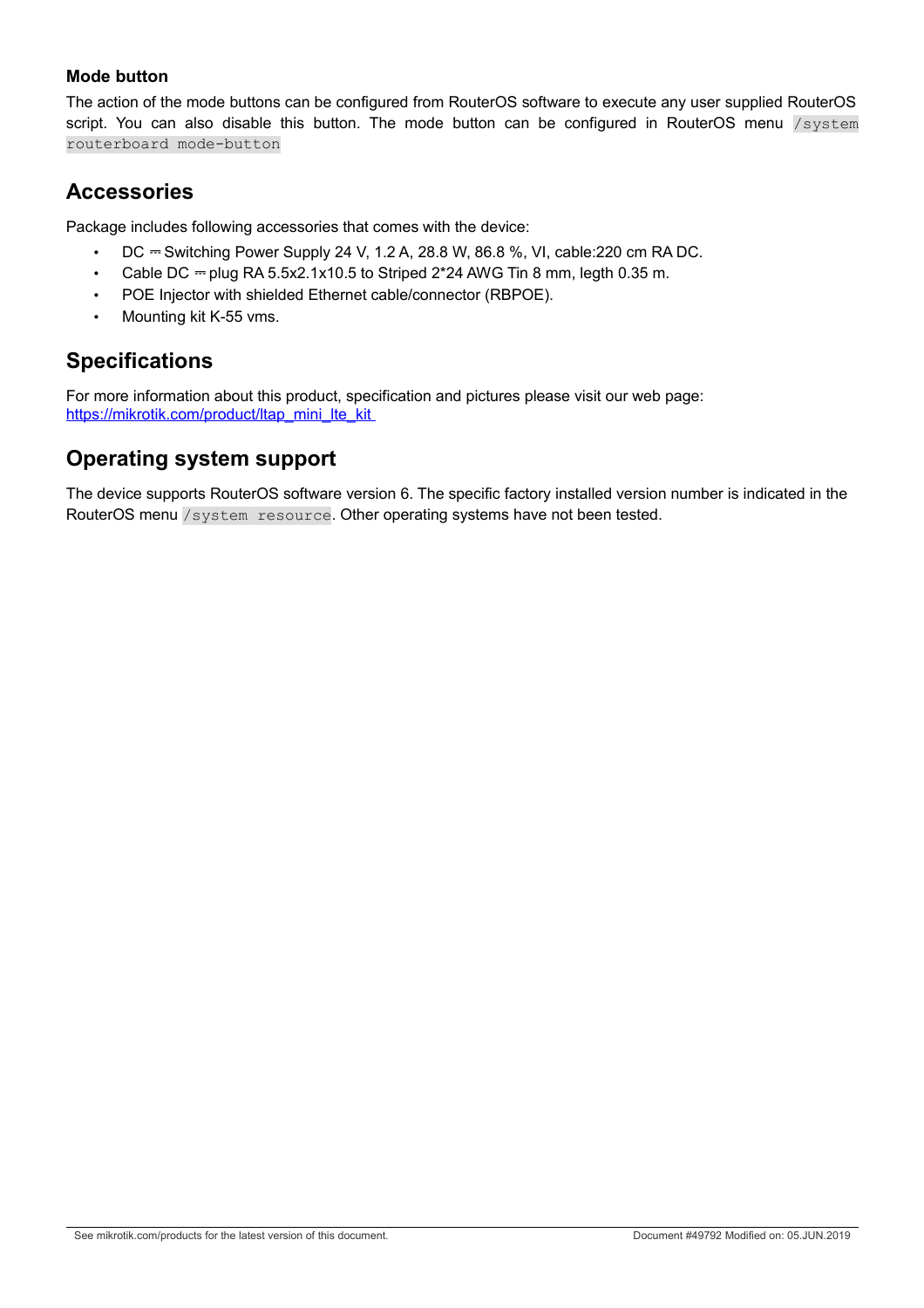## **Federal Communication Commission Interference Statement**



#### FCC ID:TV7RB912R-2NDLTM

This equipment has been tested and found to comply with the limits for a Class B digital device, pursuant to Part 15 of the FCC Rules. These limits are designed to provide reasonable protection against harmful interference in a residential installation.

This equipment generates, uses and can radiate radio frequency energy and, if not installed and used in accordance with the instructions, may cause harmful interference to radio communications. However, there is no guarantee that interference will not occur in a particular installation. If this equipment does cause harmful interference to radio or television reception, which can be determined by turning the equipment off and on, the user is encouraged to try to correct the interference by one of the following measures:

- Reorient or relocate the receiving antenna.
- Increase the separation between the equipment and receiver.
- Connect the equipment into an outlet on a circuit different from that to which the receiver is connected.
- Consult the dealer or an experienced radio/TV technician for help.

FCC Caution: Any changes or modifications not expressly approved by the party responsible for compliance could void the user's authority to operate this equipment.

This device complies with Part 15 of the FCC Rules. Operation is subject to the following two conditions: (1) This device may not cause harmful interference, and (2) this device must accept any interference received, including interference that may cause undesired operation. This device and its antenna must not be co-located or operation in conjunction with any other antenna or transmitter.

#### Contains FCC ID: TV7R11ELTE

IMPORTANT: Exposure to Radio Frequency Radiation.

This equipment complies with the FCC RF radiation exposure limits set forth for an uncontrolled environment. This equipment should be installed and operated with a minimum distance of 20 cm between the radiator and any part of your body.

For use of CBRS bands, the CBSD Category of the final Host equipment will be dependent on the power settings and antenna gain used.

#### **Industry Canada**

#### IC:7442A-912R2NDLTM

This device complies with Industry Canada licence-exempt RSS standard(s). Operation is subject to the following two conditions: (1) this device may not cause interference, and (2) this device must accept any interference, including interference that may cause undesired operation of the device.

Le présent appareil est conforme aux CNR d'Industrie Canada applicables aux appareils radio exempts de licence. L'exploitation est autorisée aux deux conditions suivantes : (1) l'appareil ne doit pas produire de brouillage, et (2) l'utilisateur de l'appareil doit accepter tout brouillage radioélectrique subi, même si le brouillage est susceptible d'en compromettre le fonctionnement.

Contains IC: 7442A-R11ELTE

IMPORTANT: Exposure to Radio Frequency Radiation.

This equipment complies with the IC radiation exposure limits set forth for an uncontrolled environment. This equipment should be installed and operated with a minimum distance of 20 cm between the radiator and any part of your body.

Cet équipement est conforme aux limites d'exposition au rayonnement IC définies pour un environnement non contrôlé. Cet équipement doit être installé et utilisé à une distance minimale de 20 cm entre le radiateur et toute partie de votre corps.

CAN ICES-3 (B)/NMB-3(B)

See mikrotik.com/products for the latest version of this document. Document #49792 Modified on: 05.JUN.2019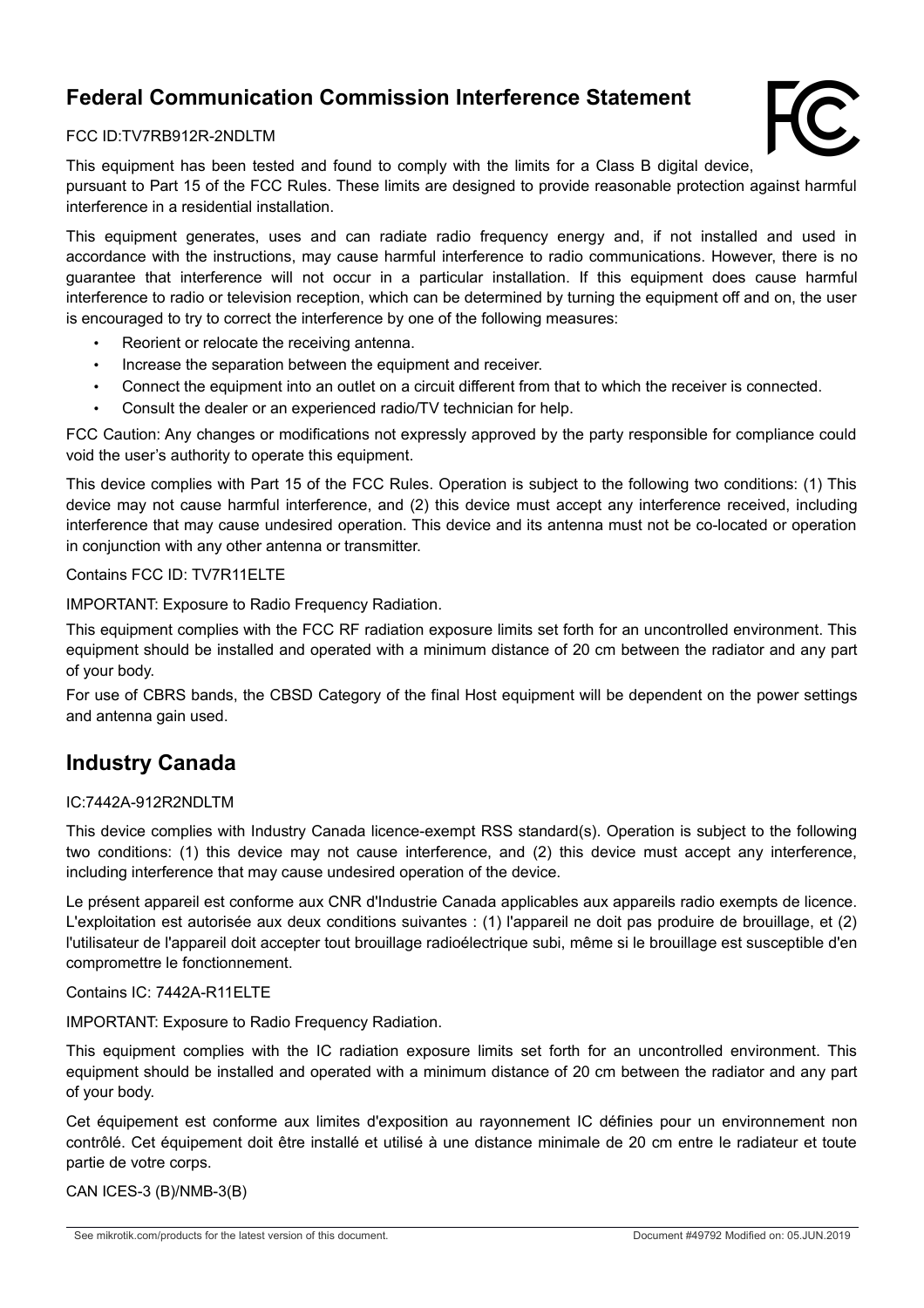#### **CE Declaration of Conformity**

Manufacturer: Mikrotikls SIA, Brivibas gatve 214i Riga, Latvia, LV1039.

|    | ividi iulaciui ci . Iviiri olinis OIA, Diivibas yatvo Z III inga, Latvia, Lv 1009                                                                                                                                                                         |
|----|-----------------------------------------------------------------------------------------------------------------------------------------------------------------------------------------------------------------------------------------------------------|
|    | ВСС настоящото Mikrotīkls SIA декларира, че този тип радиосъоръжение RouterBOARD е в съответствие с Директива 2014/53/EC.                                                                                                                                 |
|    | Цялостният текст на ЕС декларацията за съответствие може да се намери на следния интернет адрес: https://mikrotik.com/products                                                                                                                            |
|    | CS Tímto Mikrotīkls SIA prohlašuje, že typ rádiového zařízení RouterBOARD je v souladu se směrnicí 2014/53/EU. Úplné znění EU prohlášení o                                                                                                                |
|    | shodě je k dispozici na této internetové adrese: https://mikrotik.com/products                                                                                                                                                                            |
|    | DA Hermed erklærer Mikrotīkls SIA, at radioudstyrstypen RouterBOARD er i overensstemmelse med direktiv 2014/53/EU. EU-                                                                                                                                    |
|    | overensstemmelseserklæringens fulde tekst kan findes på følgende internetadresse: https://mikrotik.com/products                                                                                                                                           |
|    | DE Hiermit erklärt Mikrotīkls SIA, dass der Funkanlagentyp RouterBOARD der Richtlinie 2014/53/EU entspricht. Der vollständige Text der EU-                                                                                                                |
|    | Konformitätserklärung ist unter der folgenden Internetadresse verfügbar: https://mikrotik.com/products                                                                                                                                                    |
| ΕL | Με την παρούσα ο/η Mikrotīkls SIA, δηλώνει ότι ο ραδιοεξοπλισμός RouterBOARD πληροί την οδηγία 2014/53/ΕΕ. Το πλήρες κείμενο της<br>δήλωσης συμμόρφωσης ΕΕ διατίθεται στην ακόλουθη ιστοσελίδα στο διαδίκτυο: https://mikrotik.com/products               |
|    | EN Hereby, Mikrotīkls SIA declares that the radio equipment type RouterBOARD is in compliance with Directive 2014/53/EU. The full text of the                                                                                                             |
|    | EU declaration of conformity is available at the following internet address: https://mikrotik.com/products                                                                                                                                                |
|    | ES Por la presente, Mikrotīkls SIA declara que el tipo de equipo radioeléctrico RouterBOARD es conforme con la Directiva 2014/53/UE. El texto                                                                                                             |
|    | completo de la declaración UE de conformidad está disponible en la dirección Internet siguiente: https://mikrotik.com/products                                                                                                                            |
|    | ET Käesolevaga deklareerib Mikrotīkls SIA, et käesolev raadioseadme tüüp RouterBOARD vastab direktiivi 2014/53/EL nõuetele. ELi                                                                                                                           |
|    | vastavusdeklaratsiooni täielik tekst on kättesaadav järgmisel internetiaadressil: https://mikrotik.com/products                                                                                                                                           |
|    | Mikrotīkls SIA vakuuttaa, että radiolaitetyyppi RouterBOARD on direktiivin 2014/53/EU mukainen. EU-vaatimustenmukaisuusvakuutuksen                                                                                                                        |
|    | täysimittainen teksti on saatavilla seuraavassa internetosoitteessa: https://mikrotik.com/products                                                                                                                                                        |
|    | FR Le soussigné, Mikrotīkls SIA , déclare que l'équipement radioélectrique du type RouterBOARD est conforme à la directive 2014/53/UE. Le                                                                                                                 |
|    | texte complet de la déclaration UE de conformité est disponible à l'adresse internet suivante: https://mikrotik.com/products                                                                                                                              |
|    | HR Mikrotīkls SIA ovime izjavljuje da je radijska oprema tipa RouterBOARD u skladu s Direktivom 2014/53/EU. Cjeloviti tekst EU izjave o                                                                                                                   |
|    | sukladnosti dostupan je na sljedećoj internetskoj adresi: https://mikrotik.com/products                                                                                                                                                                   |
|    | HU Mikrotīkls SIA igazolja, hogy a RouterBOARD típusú rádióberendezés megfelel a 2014/53/EU irányelvnek. Az EU-megfelelőségi nyilatkozat                                                                                                                  |
|    | teljes szövege elérhető a következő internetes címen: https://mikrotik.com/products                                                                                                                                                                       |
| lΤ | Il fabbricante, Mikrotīkls SIA, dichiara che il tipo di apparecchiatura radio RouterBOARD è conforme alla direttiva 2014/53/UE. Il testo                                                                                                                  |
|    | completo della dichiarazione di conformità UE è disponibile al seguente indirizzo Internet: https://mikrotik.com/products                                                                                                                                 |
| IS | Hér með lýsir Mikrotīkls SIA því yfir að RouterBOARD er í samræmi við grunnkröfur og aðrar kröfur, sem gerðar eru í tilskipun 2014/53/EU.                                                                                                                 |
|    | Fullur texti ESB samræmisyfirlýsingar er að finna á eftirfarandi veffangi: https://mikrotik.com/products                                                                                                                                                  |
| LТ | Aš, Mikrotīkls SIA, patvirtinu, kad radijo įrenginių tipas RouterBOARD atitinka Direktyvą 2014/53/ES. Visas ES atitikties deklaracijos tekstas                                                                                                            |
|    | prieinamas šiuo interneto adresu: https://mikrotik.com/products                                                                                                                                                                                           |
|    | Ar šo Mikrotīkls SIA deklarē, ka radioiekārta RouterBOARD atbilst Direktīvai 2014/53/ES. Pilns ES atbilstības deklarācijas teksts ir pieejams                                                                                                             |
|    | šādā interneta vietnē: https://mikrotik.com/products                                                                                                                                                                                                      |
|    | MT B'dan, Mikrotīkls SIA , niddikjara li dan it-tip ta' tagħmir tar-radju RouterBOARD huwa konformi mad-Direttiva 2014/53/UE. It-test kollu tad-                                                                                                          |
|    | dikjarazzjoni ta' konformità tal-UE huwa disponibbli f'dan l-indirizz tal-Internet li ġej: https://mikrotik.com/products                                                                                                                                  |
|    | NL  Hierbij verklaar ik, Mikrotīkls SIA , dat het type radioapparatuur RouterBOARD conform is met Richtlijn 2014/53/EU. De volledige tekst van                                                                                                            |
|    | de EU-conformiteitsverklaring kan worden geraadpleegd op het volgende internetadres: https://mikrotik.com/products<br>NOMikrotīkls SIA erklærer herved at utstyret RouterBOARD er i samsvar med de grunnleggende krav og øvrige relevante krav i direktiv |
|    | 2014/53/EU. Den fulle teksten til EU-samsvarserklæringen er tilgjengelig på følgende internettadresse: https://mikrotik.com/products                                                                                                                      |
|    | Mikrotīkls SIA niniejszym oświadcza, że typ urządzenia radiowego RouterBOARD jest zgodny z dyrektywą 2014/53/UE. Pełny tekst                                                                                                                              |
|    | deklaracji zgodności UE jest dostępny pod następującym adresem internetowym: https://mikrotik.com/products                                                                                                                                                |
|    | PT O(a) abaixo assinado(a) Mikrotīkls SIA declara que o presente tipo de equipamento de rádio RouterBOARD está em conformidade com a                                                                                                                      |
|    | Diretiva 2014/53/UE. O texto integral da declaração de conformidade está disponível no seguinte endereço de Internet:                                                                                                                                     |
|    | https://mikrotik.com/products                                                                                                                                                                                                                             |
|    | ROPrin prezenta, Mikrotīkls SIA declară că tipul de echipamente radio RouterBOARD este în conformitate cu Directiva 2014/53/UE. Textul                                                                                                                    |
|    | integral al declaratiei UE de conformitate este disponibil la următoarea adresă internet: https://mikrotik.com/products                                                                                                                                   |
|    | SK Mikrotīkls SIA týmto vyhlasuje, že rádiové zariadenie typu RouterBOARD je v súlade so smernicou 2014/53/EÚ. Úplné EÚ vyhlásenie o                                                                                                                      |
|    | zhode je k dispozícii na tejto internetovej adrese: https://mikrotik.com/products                                                                                                                                                                         |
|    | SL Mikrotīkls SIA potrjuje, da je tip radijske opreme RouterBOARD skladen z Direktivo 2014/53/EU. Celotno besedilo izjave EU o skladnosti je                                                                                                              |
|    | na voljo na naslednjem spletnem naslovu: https://mikrotik.com/products                                                                                                                                                                                    |
|    | SV Härmed försäkrar Mikrotīkls SIA att denna typ av radioutrustning RouterBOARD överensstämmer med direktiv 2014/53/EU. Den fullständiga                                                                                                                  |
|    | texten till EU-försäkran om överensstämmelse finns på följande webbadress: https://mikrotik.com/products                                                                                                                                                  |

#### **MPE statement**

This equipment complies with EU radiation exposure limits set forth for an uncontrolled environment. This equipment should be installed and operated with minimum distance of 20 cm between the radiator and your body, unless specifically stated otherwise in page 1 of this document. In RouterOS you must specify your country, to make sure local wireless regulations are observed.

This device meets Maximum 2G/3G/4G LTE per ETSI regulations.

#### **Frequency bands terms of use**

| <b>Treduction</b> ballus terms of use                 |            |                                         |                                                        |  |  |
|-------------------------------------------------------|------------|-----------------------------------------|--------------------------------------------------------|--|--|
| Frequency range (for applicable models) Channels used |            | Maximum Output Power (EIRP) Restriction |                                                        |  |  |
| 2412-2472 MHz                                         | - 13       | $20$ dBm                                | Without any restriction to use in all EU Member States |  |  |
| 5150-5250 MHz                                         | 26 - 48    | 23 dBm                                  | Restricted to indoor use only*                         |  |  |
| 5250-5350 MHz                                         | $52 - 64$  | 20 dBm                                  | Restricted to indoor use only*                         |  |  |
| 5470-5725 MHz                                         | 1100 - 140 | 27 dBm                                  | Without any restriction to use in all EU Member States |  |  |



*\* It is the customer's responsibility to follow local country regulations, including operation within legal frequency channels, output*

*power, cabling requirements, and Dynamic Frequency Selection (DFS) requirements. All Mikrotik radio devices must be professionally installed! According to Commission Decision 2000/299/EC (6 April 2000), the product falls under the scope of Class 2.*

*Note. Information contained here is subject to change. Please visit the product page on [www.mikrotik.com](http://www.mikrotik.com/) for the most up to date version of this document.*